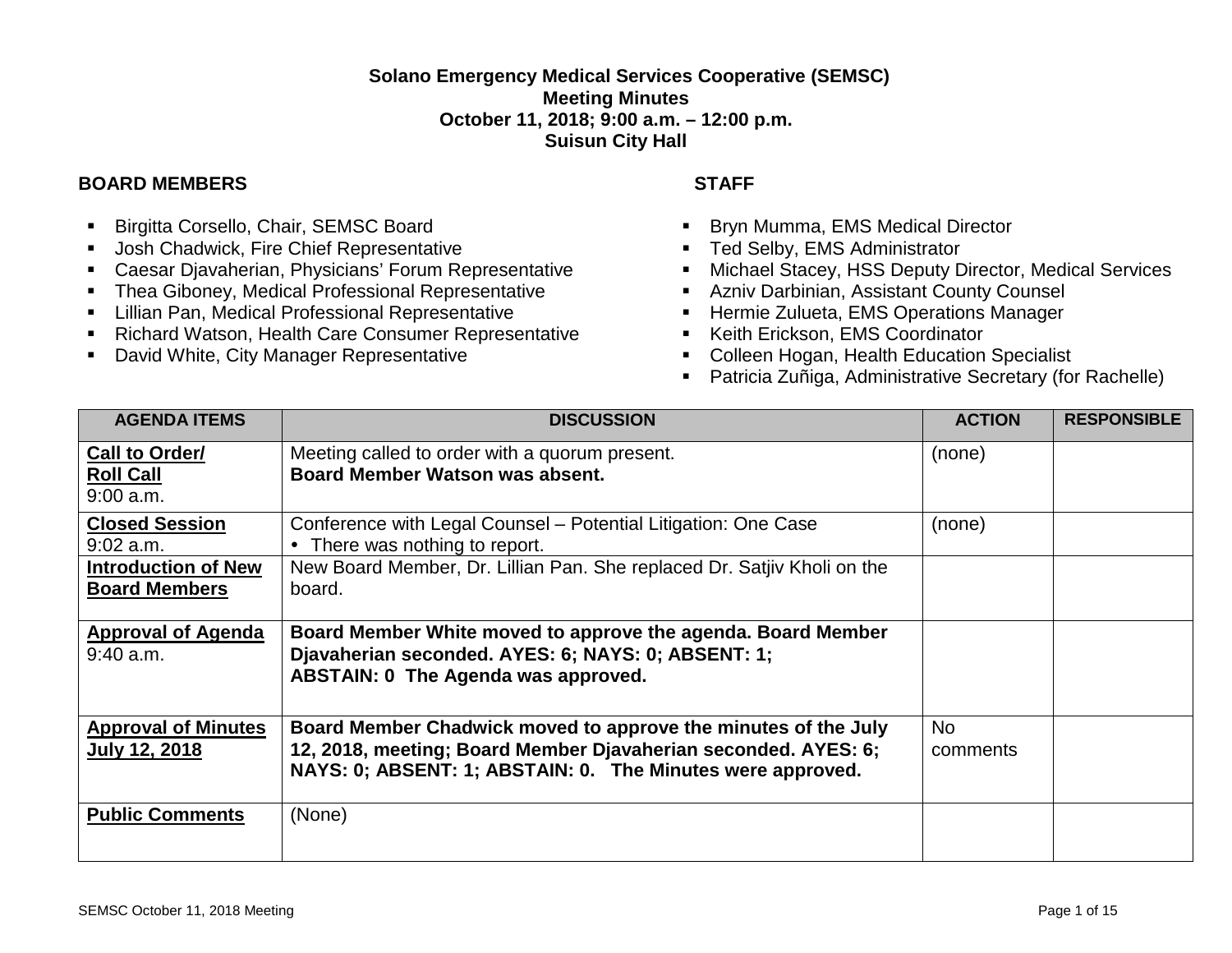| <b>AGENDA ITEMS</b>                                                       | <b>DISCUSSION</b>                                                                                                                                                                                                                                                                                                                                                                                                                                                                                                                                                                                                                                                                                                                                                                                                                                                                                                                                                                                                                                                                                                                                                                                                                                                                                                                                                                                                                                                                                                                                                                                               | <b>ACTION</b> | <b>RESPONSIBLE</b> |
|---------------------------------------------------------------------------|-----------------------------------------------------------------------------------------------------------------------------------------------------------------------------------------------------------------------------------------------------------------------------------------------------------------------------------------------------------------------------------------------------------------------------------------------------------------------------------------------------------------------------------------------------------------------------------------------------------------------------------------------------------------------------------------------------------------------------------------------------------------------------------------------------------------------------------------------------------------------------------------------------------------------------------------------------------------------------------------------------------------------------------------------------------------------------------------------------------------------------------------------------------------------------------------------------------------------------------------------------------------------------------------------------------------------------------------------------------------------------------------------------------------------------------------------------------------------------------------------------------------------------------------------------------------------------------------------------------------|---------------|--------------------|
| <b>I. Reports</b><br>$9:45$ a.m.<br>a. SEMSC Medical<br>Director's Report | a. Dr. Mumma, EMS Medical Director stated there were a few policy and<br>protocol updates:<br>1. Policy and Protocol Revisions – She stated that there are two policy<br>revisions:<br>Policy 6105 - Solano County Pre-hospital Triage Plan and<br>Trauma Triage Algorithm - Updated based on feedback from<br>quarterly focus group meeting and July stakeholders meeting on<br>the algorithm. Minor changes were made.<br>Policy 6180 - Multi-Casualty Incident Response Plan -<br>Updated with minor changes.<br>ALS Protocol S1 - Plural Decompression - Updated with minor<br>changes.<br>2. EMT Discipline - They have 1 new probation.<br>3. Other news:<br>They joined CARES (Cardiac Arrest Registry to Enhance<br>Survival), through the efforts of, all the participating institutions<br>as well as Colleen, and our local CARES support and<br>representatives.<br>Medic Ambulance successfully entered complete, 2017 data,<br>$\bullet$<br>which will serve as their baseline, performance to gauge for<br>future QI efforts. All the numbers, are in terms of outcomes and<br>treatments, were comparable, to the national benchmarks, with<br>the exception, of the bystander CPR rates, which were half of<br>the national data. This represents one area of improvement.<br>Good news for their first year is, they are no worse and no better<br>than the national average. They want to be better than average<br>and are off to a good starting point. They know where they<br>stand and are working in making efforts to improve in those<br>areas, where there is room for improvement. | (none)        |                    |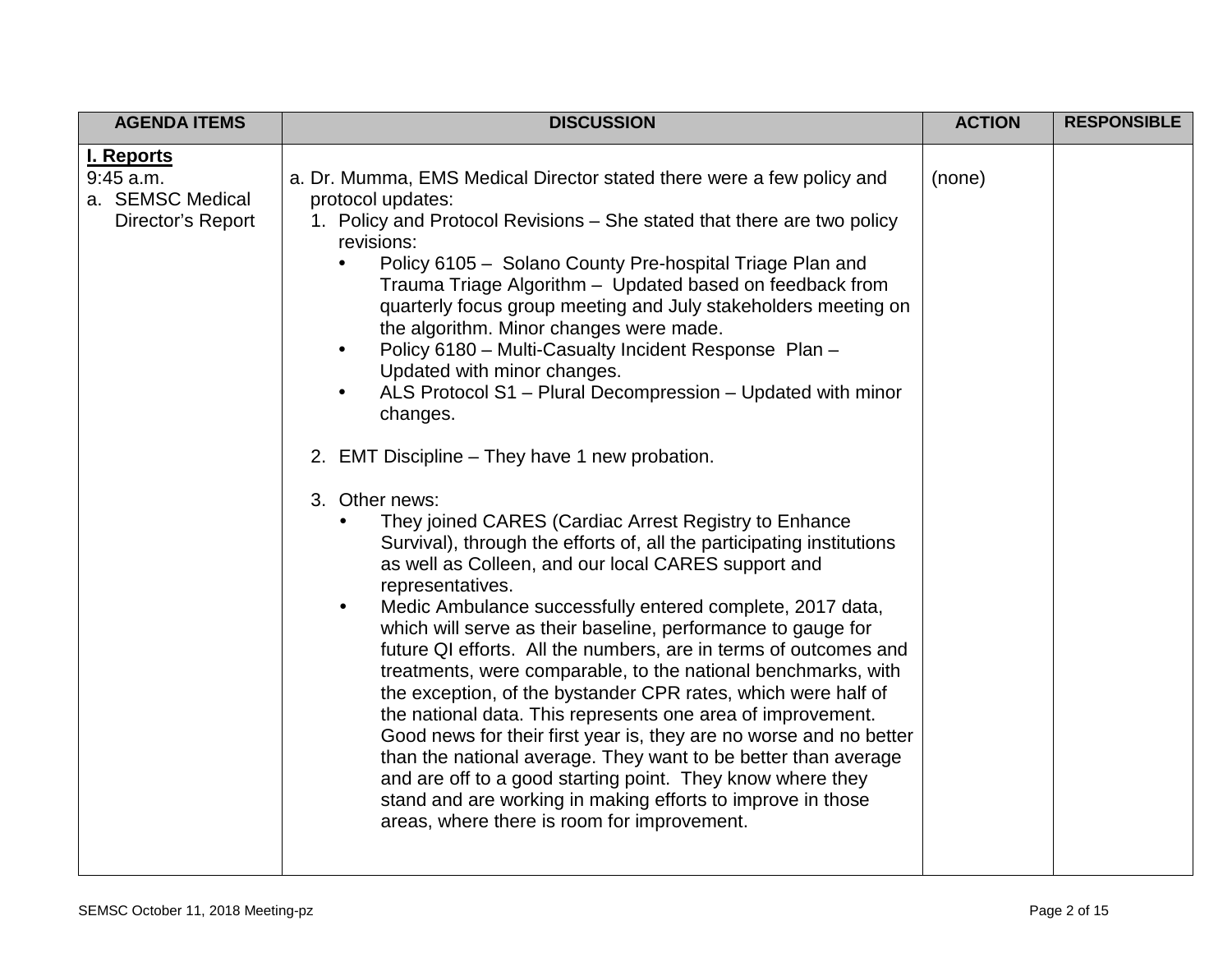| b. EMS          | b. Mr. Selby, EMS Administrator, provided an update on the following                                                                  | (none) |  |
|-----------------|---------------------------------------------------------------------------------------------------------------------------------------|--------|--|
| Administrator's | items:                                                                                                                                |        |  |
| Report          |                                                                                                                                       |        |  |
|                 | 1. Recent Changes -                                                                                                                   |        |  |
|                 | Ted introduced a new board member, Dr. Lillian Pan. She has                                                                           |        |  |
|                 | worked at Sutter Solano, in the Emergency Department for nearly 10                                                                    |        |  |
|                 | years, serving Solano residents. She replaces Satjiv Kohli, who                                                                       |        |  |
|                 | served on the board, for nearly 2 years. She was welcomed to the                                                                      |        |  |
|                 | board.                                                                                                                                |        |  |
|                 |                                                                                                                                       |        |  |
|                 | Mr. Selby made the administrator's report brief, as there was closed                                                                  |        |  |
|                 | session earlier. The quarter has been quite busy, with stakeholder                                                                    |        |  |
|                 | meetings and work group sessions. The focus has been on                                                                               |        |  |
|                 | stakeholders' engagement and data collection as it pertains to EMS<br>system and ambulance service. He notified the board that, their |        |  |
|                 | consultant, Mr. Wolfberg, would be providing a presentation.                                                                          |        |  |
|                 |                                                                                                                                       |        |  |
|                 | 2. System Performance & Updates:                                                                                                      |        |  |
|                 |                                                                                                                                       |        |  |
|                 | Performance response time statistics $-4$ <sup>th</sup> quarter FY 17/18                                                              |        |  |
|                 | Medic Ambulance - 99%                                                                                                                 |        |  |
|                 | Benicia-<br>96%                                                                                                                       |        |  |
|                 | 97%<br>$Dixon -$                                                                                                                      |        |  |
|                 | Fairfield $-$<br>94%                                                                                                                  |        |  |
|                 | Vallejo –<br>% (data not yet received)                                                                                                |        |  |
|                 | 3. Announcement – There will be a state-wide medical and health                                                                       |        |  |
|                 | exercise, that will be held in November. There will be a cross sector -                                                               |        |  |
|                 | table-top exercise November $8th$ , followed by a functional exercise                                                                 |        |  |
|                 | November 15 <sup>th</sup> . The scenario will be an infectious outbreak, and all                                                      |        |  |
|                 | system hospitals will be participating, in the exercise.                                                                              |        |  |
|                 |                                                                                                                                       |        |  |
|                 |                                                                                                                                       |        |  |
|                 |                                                                                                                                       |        |  |
|                 |                                                                                                                                       |        |  |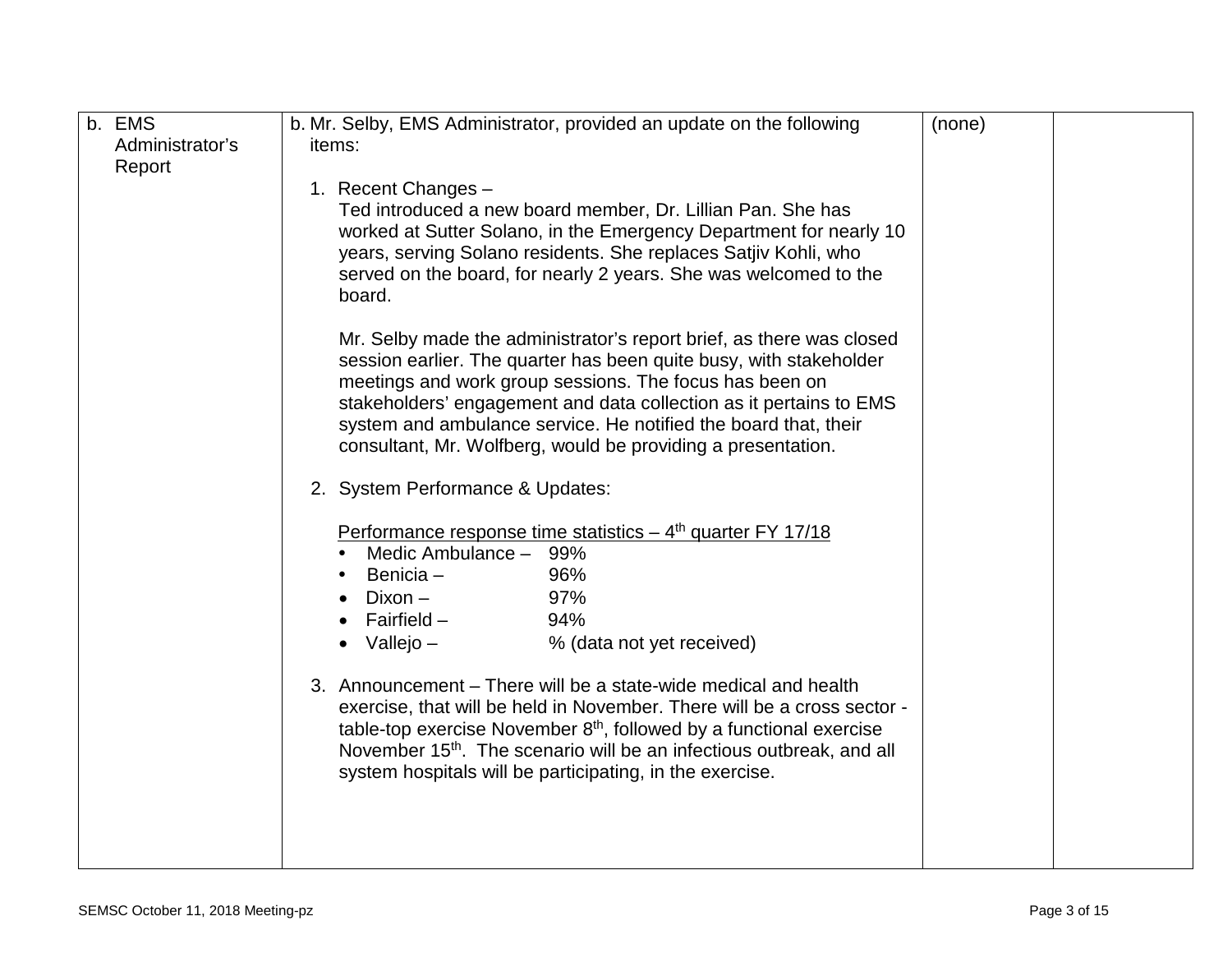| c. Medic Ambulance       | c. Helen Pierson, Chief Financial Officer and one of the owners of Medic                                           |  |
|--------------------------|--------------------------------------------------------------------------------------------------------------------|--|
| <b>Operator's Report</b> | Ambulance Service, gave the report.                                                                                |  |
|                          | In August and September, Medic Ambulance was awarded three<br>$\bullet$                                            |  |
|                          | California Ambulance Association Service Excellence awards in three                                                |  |
|                          | categories: Clinical Outcome for the AED Donation, Community                                                       |  |
|                          | Impact Program for their community, paramedicine program, and                                                      |  |
|                          | their Community Public Relation Program - Robbin Mackbee                                                           |  |
|                          | Firefighter EMS Youth Academy. Medic Ambulance was also                                                            |  |
|                          | awarded three AMBI Awards, awarded by the American Ambulance                                                       |  |
|                          | Association every year. Medic Ambulance received it for Clinical                                                   |  |
|                          | Outcome Project, again, for their AED Donation Program, and for the                                                |  |
|                          | third year in a row, Medic Ambulance awarded the only member to                                                    |  |
|                          | get back-to-back awards, which were exciting accomplishments for                                                   |  |
|                          | them and Solano County.                                                                                            |  |
|                          | Medic Ambulance has two new ambulances put into service, as part<br>of their normal ambulance replacement program. |  |
|                          | Great news! As of yesterday, the Community Paramedic Program<br>$\bullet$                                          |  |
|                          | was extended by OSHPD (Office of Statewide Health Planning and                                                     |  |
|                          | Development), until November 2019, working with EMZI, and the                                                      |  |
|                          | California Health Care Foundation on continued process. This is                                                    |  |
|                          | amazing news for their program and the patients that are benefitting                                               |  |
|                          | from this award-winning program.                                                                                   |  |
|                          | • A multi-year program with Solano County dispatch is operational                                                  |  |
|                          | creating a CAD link from Solano dispatch to Medic Ambulance. Call                                                  |  |
|                          | transfers are done without a call and the data goes from Solano                                                    |  |
|                          | County dispatch directly into the Medic CAD system. It has cut down                                                |  |
|                          | call receipts and time on task, by over 60% average. They have seen                                                |  |
|                          | amazing results for both sides. "Thanks" goes out to Sandy Whaley,                                                 |  |
|                          | Robin Raines, Don Ryan, Ted Selby for assistance in this program.                                                  |  |
|                          | Another year of the Robbin Mackbee Firefighter EMS Youth Academy                                                   |  |
|                          | is nearing completion, with over 25 amazing, at-risk Vallejo youth,                                                |  |
|                          | who have committed the last 9 months to this program. They have                                                    |  |
|                          | learned many firefighting skills and techniques, while also receiving                                              |  |
|                          | American Heart Association, First Aid and CPR cards. They are truly,                                               |  |
|                          | amazing youth and "Thanks" to them and the City of Vallejo and                                                     |  |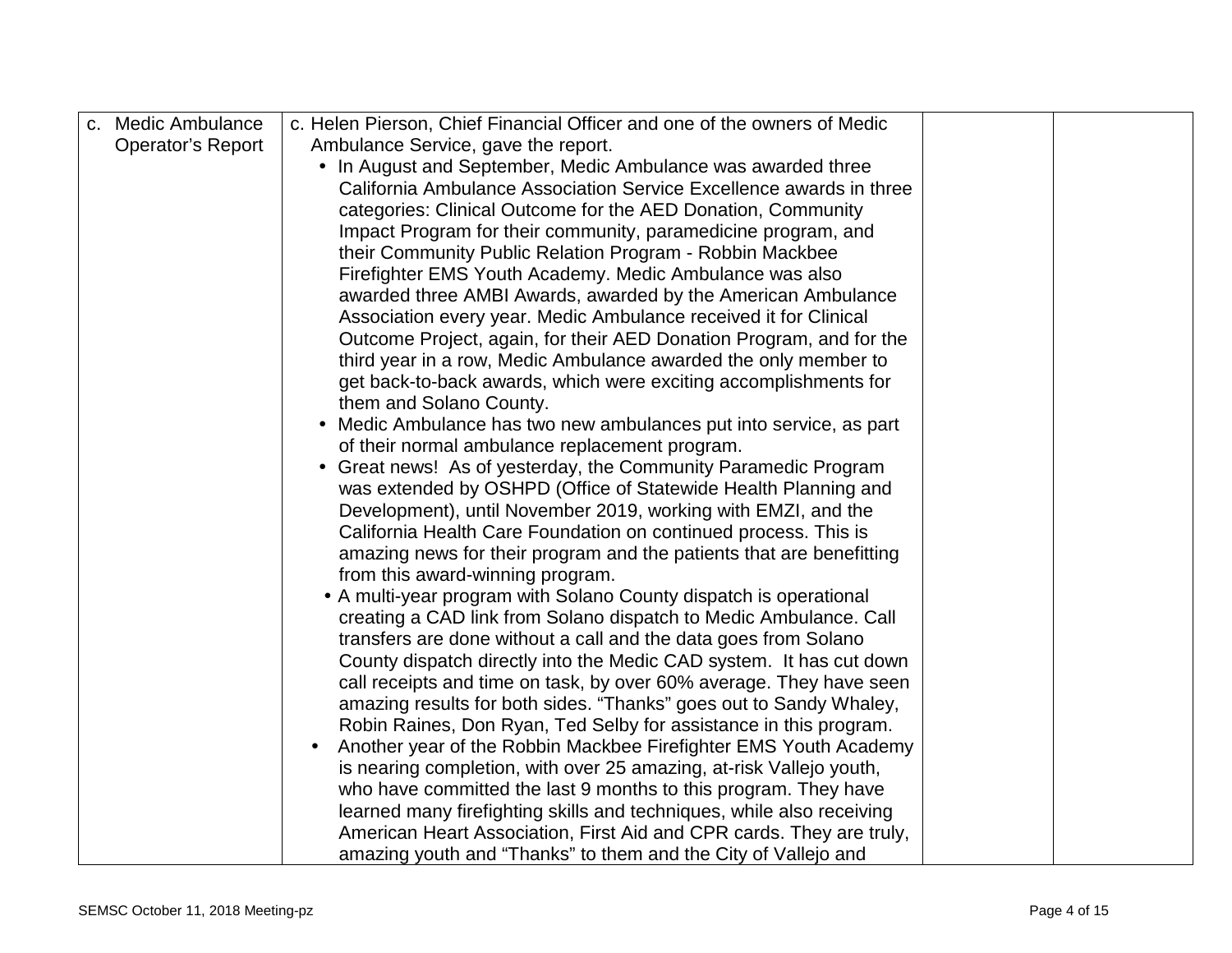|                                                                                                                                                                                    | Byron Berhel, founder of the Students for At-Risk Youth and retired<br><b>Battalion Chief.</b><br>In September, a medic team consisting of Brandon Klug, Brian<br>Meader, Jimmy Pierson and their Medical Director, Paul Kivela,<br>traveled to Glasgow, Scotland, to present a Community Paramedic<br>program and its success. The presentation was well-received, and<br>they are proud and honored to have this program and be able to use<br>it in Solano County.<br>There were no questions.                                                                                                                                                                                                                                                                                                                                                                                                                                                                                                                                                                                                                                                                                                                                                                                                                                                                                                                                                            |  |
|------------------------------------------------------------------------------------------------------------------------------------------------------------------------------------|--------------------------------------------------------------------------------------------------------------------------------------------------------------------------------------------------------------------------------------------------------------------------------------------------------------------------------------------------------------------------------------------------------------------------------------------------------------------------------------------------------------------------------------------------------------------------------------------------------------------------------------------------------------------------------------------------------------------------------------------------------------------------------------------------------------------------------------------------------------------------------------------------------------------------------------------------------------------------------------------------------------------------------------------------------------------------------------------------------------------------------------------------------------------------------------------------------------------------------------------------------------------------------------------------------------------------------------------------------------------------------------------------------------------------------------------------------------|--|
| <b>Public Comments</b>                                                                                                                                                             | (None)                                                                                                                                                                                                                                                                                                                                                                                                                                                                                                                                                                                                                                                                                                                                                                                                                                                                                                                                                                                                                                                                                                                                                                                                                                                                                                                                                                                                                                                       |  |
| <b>II. Regular Calendar</b><br>Items:<br>$9:55$ a.m.<br>a. Presentation by<br>consultant, Doug<br>Wolfberg, on<br>Emergency<br>Ambulance<br><b>Request for</b><br>Proposals (RFP). | Mr. Wolfberg stated he was glad to be back, and he appreciated the<br>a.<br>cooperation from the staff and the stakeholders. He explained the<br>stakeholder process later in his presentation. He was pleased to work<br>with Ted and Dr. Mumma, an outstanding core team, who have a great<br>vision of how good the EMS system is and how it can be better. He<br>prepared a PowerPoint presentation, which was a summary of the<br>blueprint report, which was distributed to everyone. The presentation<br>was a summary of the main points of the blueprint. The project involved<br>a couple of phases. There is the blueprint of the model of what is<br>recommended to be in the RFP. The feedback they get from the<br>blueprint will determine what goes in the RFP. The RFP has been<br>drafted, in detail. Due to the timeline, he has under the contract, the<br>presentation, shown, was an overview of the RFP. The actual RFP is<br>much more detailed. The focus was on a higher level of EMS structural<br>issues, and again, there is more detail in the report, distributed that the<br>attendees could read on their own, concerning these issues.<br>Summary of the project – the timeline – high level findings of their<br>review of the system. He discussed how the new RFP fits in with<br>the oversight that the Board must exercise over the system, and<br>finally a summary of their recommendations for the major issues in |  |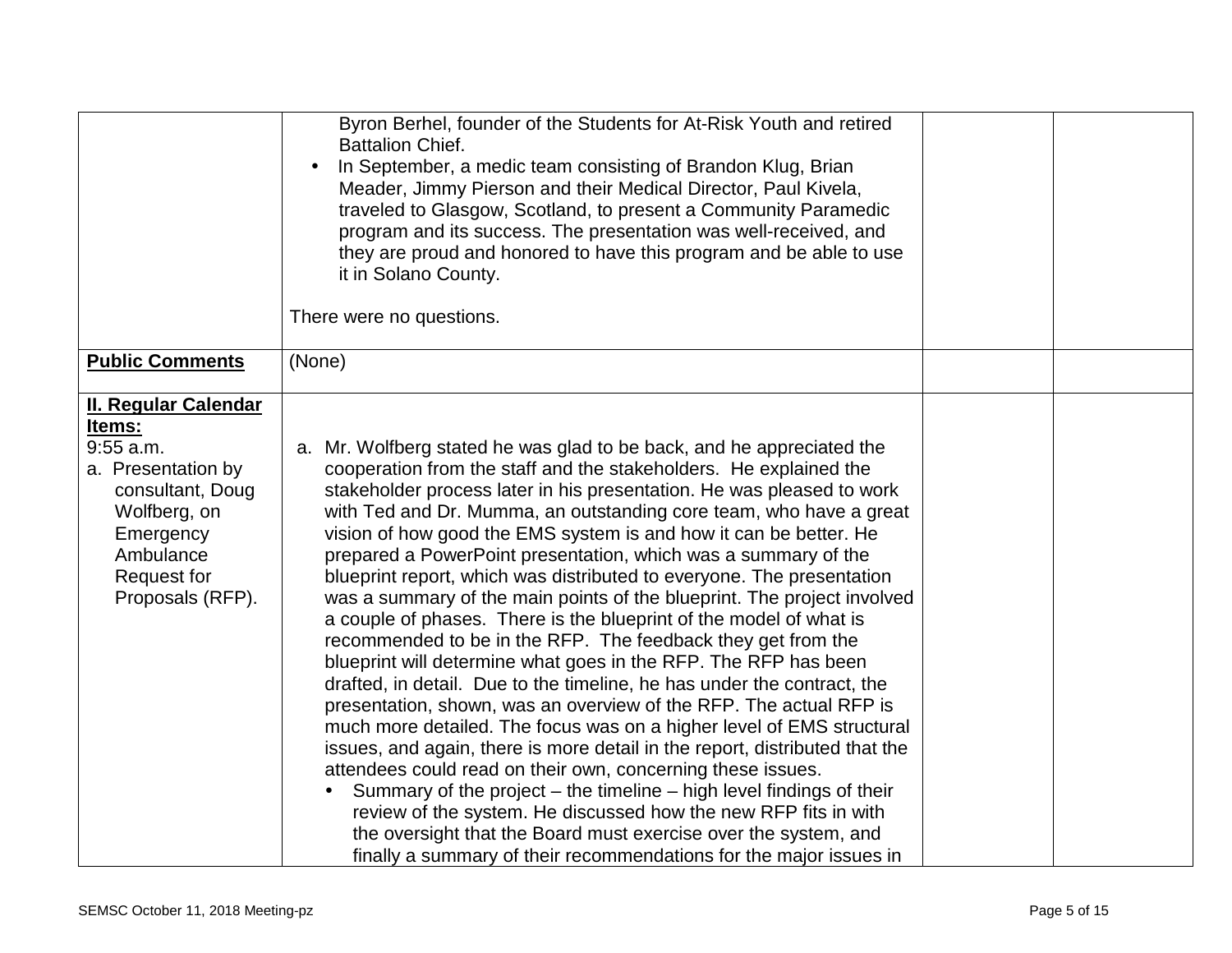| the next 10-year planning. He notified everyone in the room that           |  |
|----------------------------------------------------------------------------|--|
| this presents their recommendations only and the Board will make           |  |
| the final decisions. What ends up in the final RFP may be different        |  |
| than what is shown in the presentation, and may also, be different         |  |
| than their recommendations. He made it clear that he is presenting         |  |
| only recommendations. This is not the final decision for SEMSC.            |  |
| The EMS System Review and Blueprint Report presentation                    |  |
| covered the below topics:                                                  |  |
| ▲ Project Summary and Timeline                                             |  |
| ▲ EMS System Review                                                        |  |
| ▲ Revenues, Costs, and Oversight                                           |  |
| ▲ EMS System Blueprint                                                     |  |
| • Their recommendations for 2020-2030                                      |  |
|                                                                            |  |
| This SEMSC Blueprint RFP Report, in its entirety, is posted on the         |  |
| Solano County, EMS Department - 2020 RFP Project website. To               |  |
| access the presentation, type the following link in your Internet          |  |
| browser: http://www.solanocounty.com/depts/ems/2020_rfp_project.asp.       |  |
| Select "Solano County - 2020 RFP Project". In the section titled,          |  |
| "Background Information", select "SEMSC Blueprint RFP                      |  |
| Presentation".                                                             |  |
| Questions from the Board                                                   |  |
| Dr. Djavaherian:<br>$\bullet$                                              |  |
| $\overline{\phantom{a}}$ He appreciated the evidence-based approach in the |  |
| recommendations. On the EMD, would that require oversight                  |  |
| from the Board? Yes.                                                       |  |
| ▲ Would it be like an audit? Yes. There would be performance               |  |
| standards for their EMD processing, protocol compliance, call              |  |
| processing times, just as there are for their deployment. It               |  |
| would be required to have a QA process in place, specifically              |  |
| for their dispatch and to report required metrics to the Board.            |  |
| Dr. Pan:<br>$\bullet$                                                      |  |
| ▲ About the ED Re-Triage Process, and how it is recommended                |  |
| a 15-minute contractor write a first refusal. Does that mean               |  |
|                                                                            |  |
| that if a patient comes in and you feel they need to be                    |  |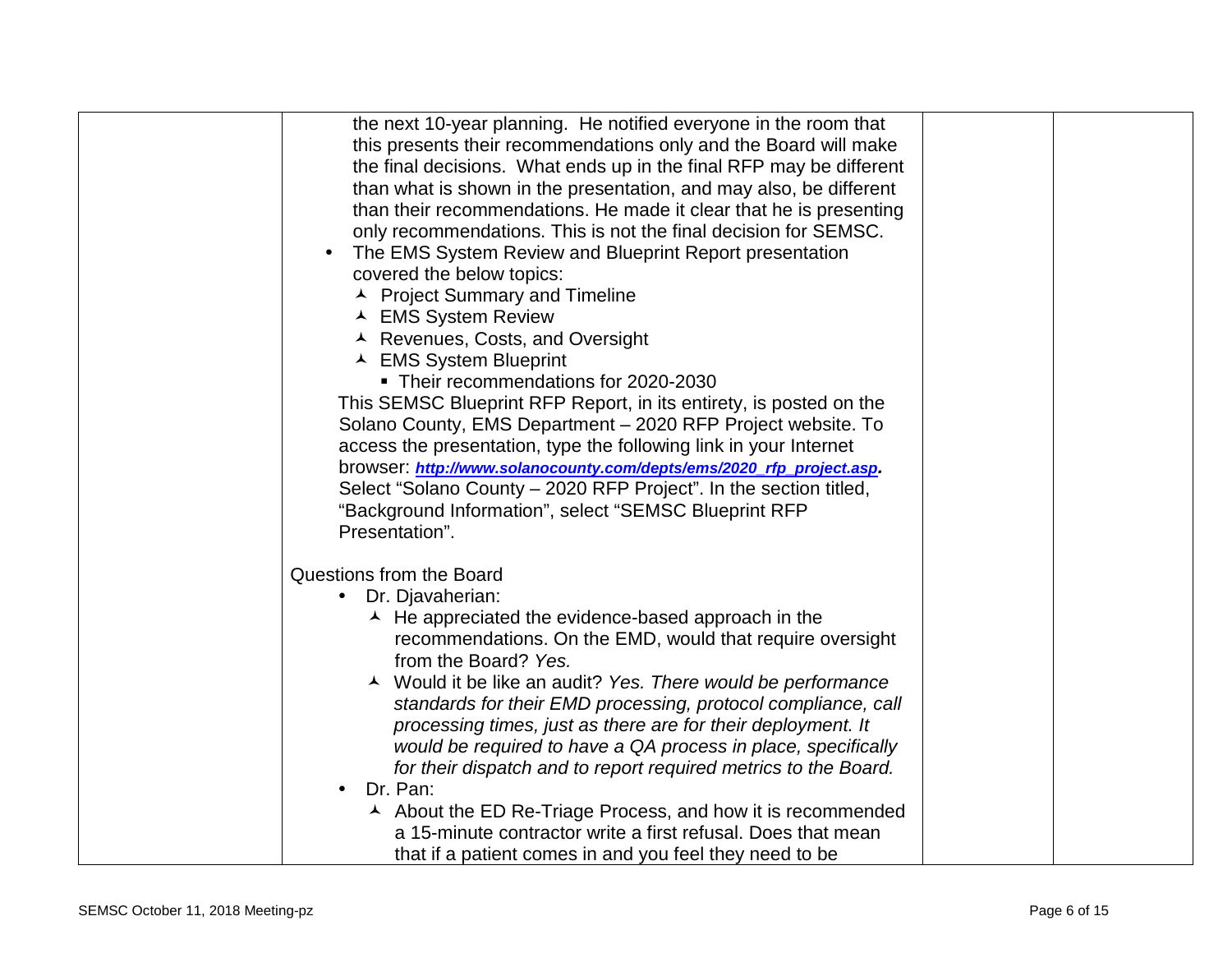| transported to a higher level of care, the hospital would call the |  |
|--------------------------------------------------------------------|--|
| contractor, and would they have 15 minutes to get back to          |  |
| them so would there be a lag time of the patient arriving in the   |  |
| ED? No. They would be required to assure they could place an       |  |
| ambulance in the Emergency Department within 15 minutes.           |  |
| Mr. Chadwick:                                                      |  |
| A A slide was shown, that there would of approval of the RFP, at   |  |
| the Special meeting in December, but the Board hasn't seen it      |  |
| yet, so how would they approve it? The RFP is substantially        |  |
| written and will be submitted to the Board for review prior to     |  |
| the December meeting. They wanted to do the blueprint first to     |  |
|                                                                    |  |
| get the critical feedback in finalizing the RFP, then submit it    |  |
| electronically to the Board, and hopefully there will be ample     |  |
| time to review it before the December meeting. If the Board        |  |
| feels that it will be appropriate to approve it in December, then  |  |
| that would keep to the timeline. When the RFP is given in          |  |
| advance of the December meeting, the Board would have an           |  |
| opportunity to submit any direction for change(s) of the RFP       |  |
| directly to the consultant and he would make the changes           |  |
| before it is issued, prior to the December meeting.                |  |
| Mr. White:                                                         |  |
| A Asked Mr. Wolfberg to review the data, shown on the Current      |  |
| Solano County EMS System Configuration and Proposed                |  |
| System slide. Due to lack of data, they are unable to answer       |  |
| both questions. They recommend EHR linkage to the                  |  |
| hospitals, then outcomes can be measured.                          |  |
| Mr. White:                                                         |  |
| A Asked about the charts on the Current Solano County EMS          |  |
| System Configuration and the Proposed Solano County EMS            |  |
| System Configuration. Would like to get a concrete                 |  |
| understanding of the terms used, for example, evidenced-           |  |
| based, patient outcomes and sustainability. Would like to          |  |
| understand the patient outcomes that are experienced under         |  |
| the current system and the financial sustainability experienced    |  |
|                                                                    |  |
| under the current system. And with the proposed system,            |  |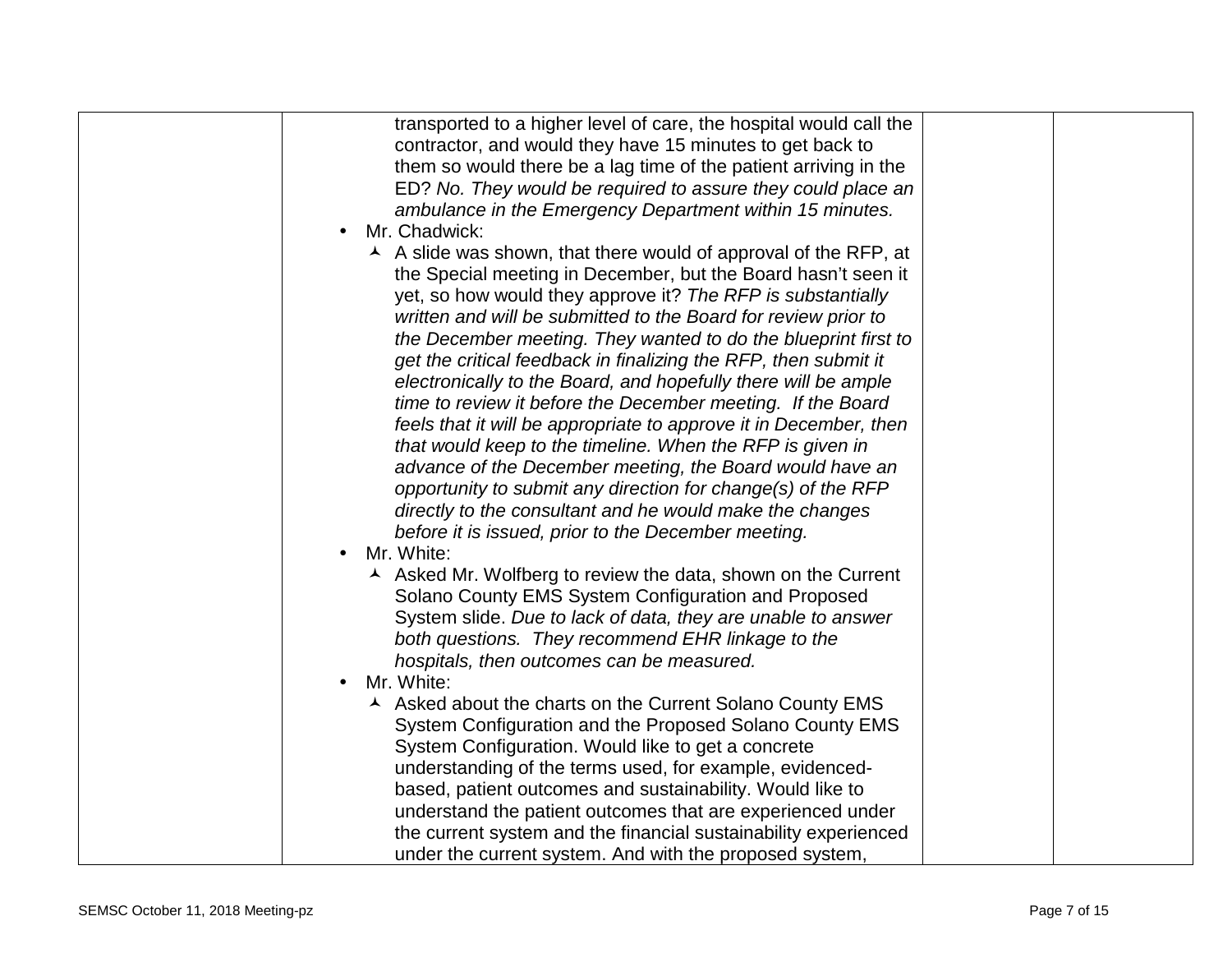| would like to understand what is expected to be changed in          |  |
|---------------------------------------------------------------------|--|
| the concept of patient outcomes and what is expected to be          |  |
| changed in the context of financial sustainability? What is the     |  |
| before and after in these items, the current and proposed           |  |
| system? Great questions, but on the current system, it is           |  |
| unknown. For the future system, there would be in place, a          |  |
| process in place to provide the data needed, of both, to the        |  |
| Board. It is unknown if the current contractor is solvent.          |  |
| Currently the Board does not have the ability to know if the        |  |
| current contractor is financially solvent, unless they have         |  |
| asked for millions of dollars for subsidies, which they have not.   |  |
| So, the board currently does not have the ability to monitor        |  |
| whether the contractor is financially solvent, how to look for      |  |
| troubling trends or issues of concern that might presage            |  |
| financial unsustainability or collapse of the contractor, because   |  |
| of the lack of financial reporting. Beyond that there are no        |  |
| metrics available, other than they are still here and answering     |  |
| calls. Going forward, there are recommendations for financial       |  |
| reporting in the blueprint report and the RFP. They                 |  |
| recommend the contractor give the Board prescribed financial        |  |
| information and reporting a couple times a year, then               |  |
| thereafter there would be a baseline to make those                  |  |
| determinations. As to patient outcomes, it is the same answer.      |  |
| There is not a lot of good data that links the pre-hospital care    |  |
| with length of stay or ultimate mortality of patients once they     |  |
| are in the hospital course. They recommend the inclusion of         |  |
| an EHR linkage, that would require the contractor to link its       |  |
| pre-hospital data with the patient's electronic health record       |  |
| (EHR). There are different providers of EHR services, so this       |  |
| is a unified patient medical record. If we can get to that, that is |  |
| the golden standard by which any EMS system would be                |  |
| measured. This is elusive for any EMS system.                       |  |
| ▲ When we look at these two systems, how do we know based           |  |
| on the lack of patient outcome data and financial data that         |  |
| what you are proposing will be a.) more efficacious for the         |  |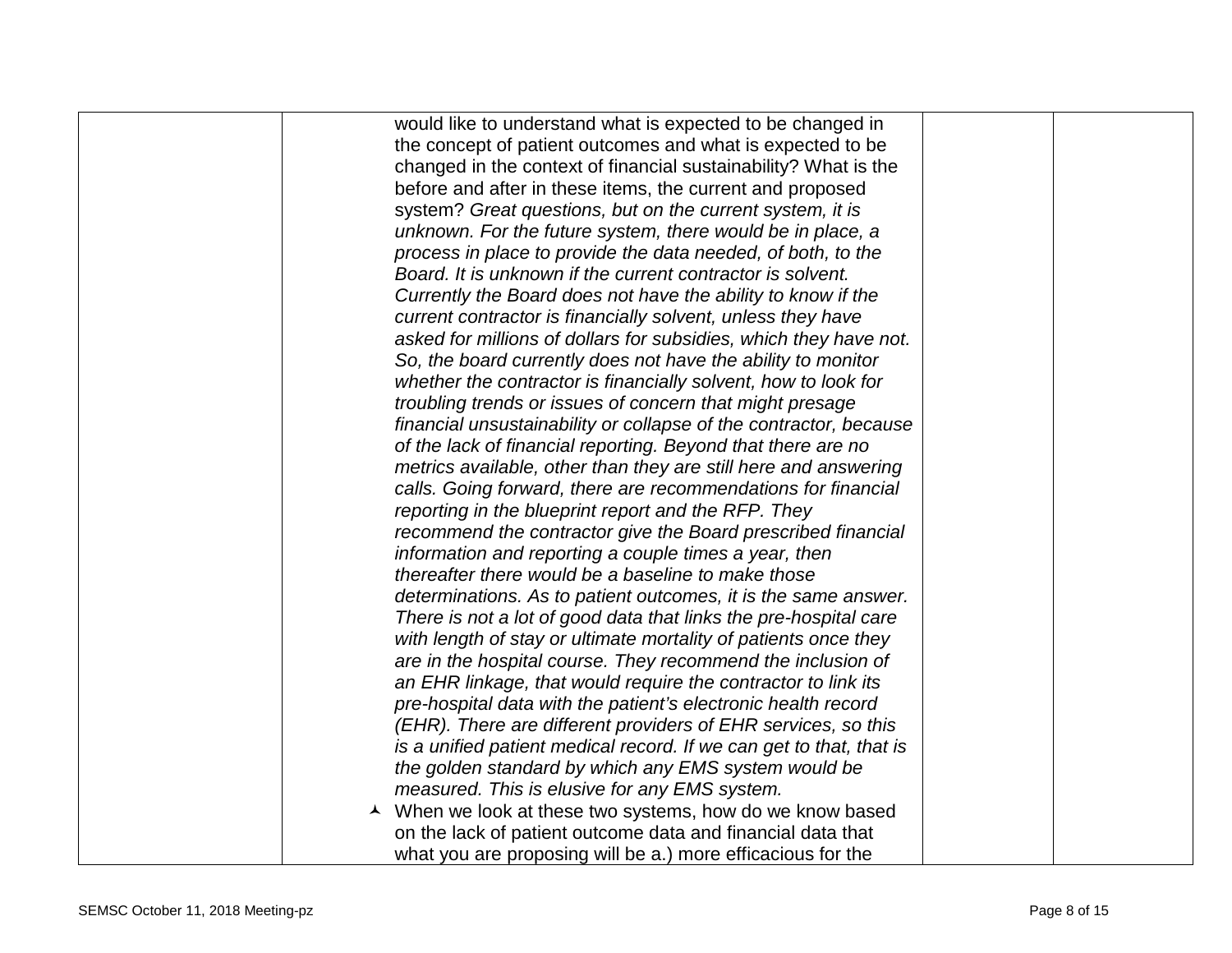| patient in Solano County and the cities that participate in the           |  |
|---------------------------------------------------------------------------|--|
| JPA and b.) that the system proposed will be as robust                    |  |
| financially as it is today? They know it, because right now the           |  |
| system and those two things are intertwined. It costs a lot of            |  |
| money to send an ALS response to every 911 call in 9                      |  |
| minutes. It stands to reason, even without data, it costs less to         |  |
| send BLS ambulances, required to respond in a longer time-                |  |
| period. If you have response time requirements that are based             |  |
| on the acuity of the call and the right level of service deployed,        |  |
| it will result in more appropriate allocation of costs. As to the         |  |
| outcomes, the only way to know the answer to the question, is             |  |
| if we took baseline outcome data now, which we don't have,                |  |
| and compare it to baseline outcome data, after implementation             |  |
| of the system. By incorporating evidenced based practices and             |  |
| incentivizing the contractor to do more than just get there               |  |
| quickly is not enough data. He used a made-up example: The                |  |
| medics, may have gotten to the destination quickly, but the               |  |
| medics didn't do a 12-lead and failed to recognize a STEMI                |  |
| and the patient had a cardiac arrest. If the wrong things are             |  |
| incentivized, then we don't know that the focus is on quality. If         |  |
| we look at patient outcome metrics, that are based in data,               |  |
| even though there is not a before and after shot for Solano               |  |
| County, it is known that these practices would be incorporated,           |  |
| and therefore improving patient outcomes for particularly                 |  |
| critical incidents, such as, strokes, STEMI, trauma, cardiac              |  |
| arrest. That is where those performance standards are made                |  |
| to adhere to those evidenced-based practices. He wants to                 |  |
| give the Board the ability to establish a baseline of those               |  |
| metrics and in 10 years the Board can ask those same                      |  |
| questions to the person in his place, and they can offer better           |  |
| answers.                                                                  |  |
| Dr. Mumma added a comment to the same topic:<br>$\bullet$                 |  |
| $\lambda$ In the last 2 years, since she has been here, they have started |  |
| to develop databases and develop a system for collecting                  |  |
| baseline data on STEMI, on trauma, and on cardiac arrest.                 |  |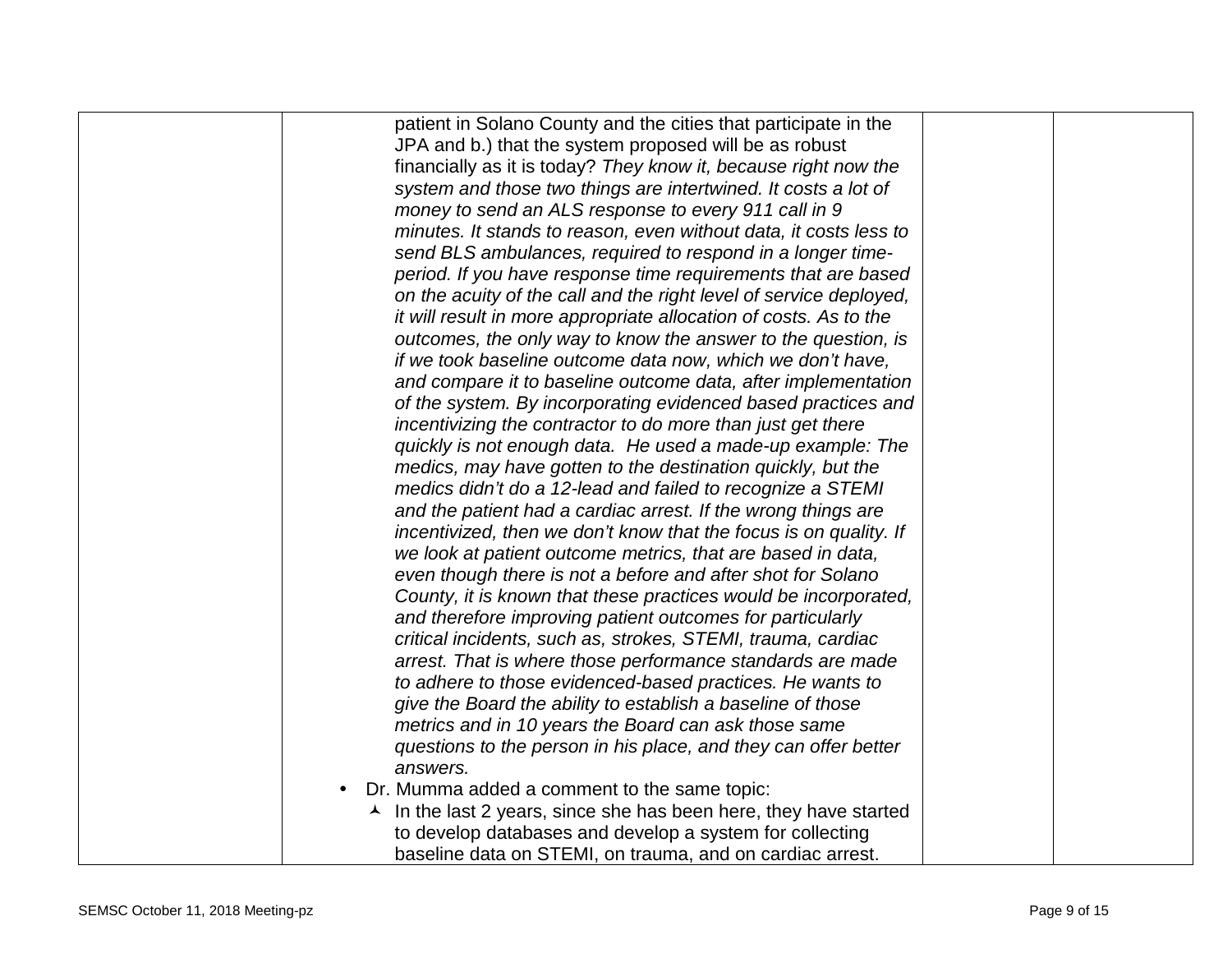| She mentioned earlier that Medic Ambulance had their first        |  |
|-------------------------------------------------------------------|--|
| complete year of collected data on the CARES Registry. Since      |  |
| she has taken over, they have been making a concerted effort      |  |
| to collect that baseline data and assess patient outcomes. It     |  |
| has been a lot of work for the current EOA provider, because      |  |
| they are still doing their response time calculations to meet the |  |
| current standards in the contract and they are also being         |  |
| asked to submit all this patient outcome data, for us to review   |  |
| at the quarterly meetings. We should have some baseline data      |  |
| available soon.                                                   |  |
| Dr. Djavaherian:                                                  |  |
| A About that baseline data. Are you observing and are there       |  |
| lessons, that you have learned from the baseline data that you    |  |
| can share with us? How are we doing? They received the first,     |  |
| 2017 report, a few weeks ago, for the Medic Ambulance             |  |
| service area. For Solano County - for the cardiac arrest report,  |  |
| they were within a couple percentage points, when you put a       |  |
| competence interval around that, it is no different than the      |  |
| national average, on almost all metrics, with the exception, of   |  |
| bystander CPR rate. It was about half of what it is in the        |  |
| national database. One reason is that dispatch assisted-CPR,      |  |
| results in higher rates of bystander CPR and better patient       |  |
| outcome. So that is one area they can focus their efforts. They   |  |
| have also discussed doing more public outreach and public         |  |
| education in CPR, so hopefully if someone happens to be a         |  |
| bystander, they are more comfortable doing that. Mr. Wolfberg     |  |
| also stated that one of the recommendations in the RFP is that    |  |
| the contractor's central secondary PCAT have capabilities for     |  |
| auto-geo-location of AEDs (automated external defibrillators),    |  |
| that may be at private businesses or other places. Anyone         |  |
| who owns an AED, can submit that to this registry and when it     |  |
| is linked with the PCAT, they can automatically notify the        |  |
| office, with the AED, that someone nearby is experiencing a       |  |
| cardiac arrest. It's called Pulse Point and there are other       |  |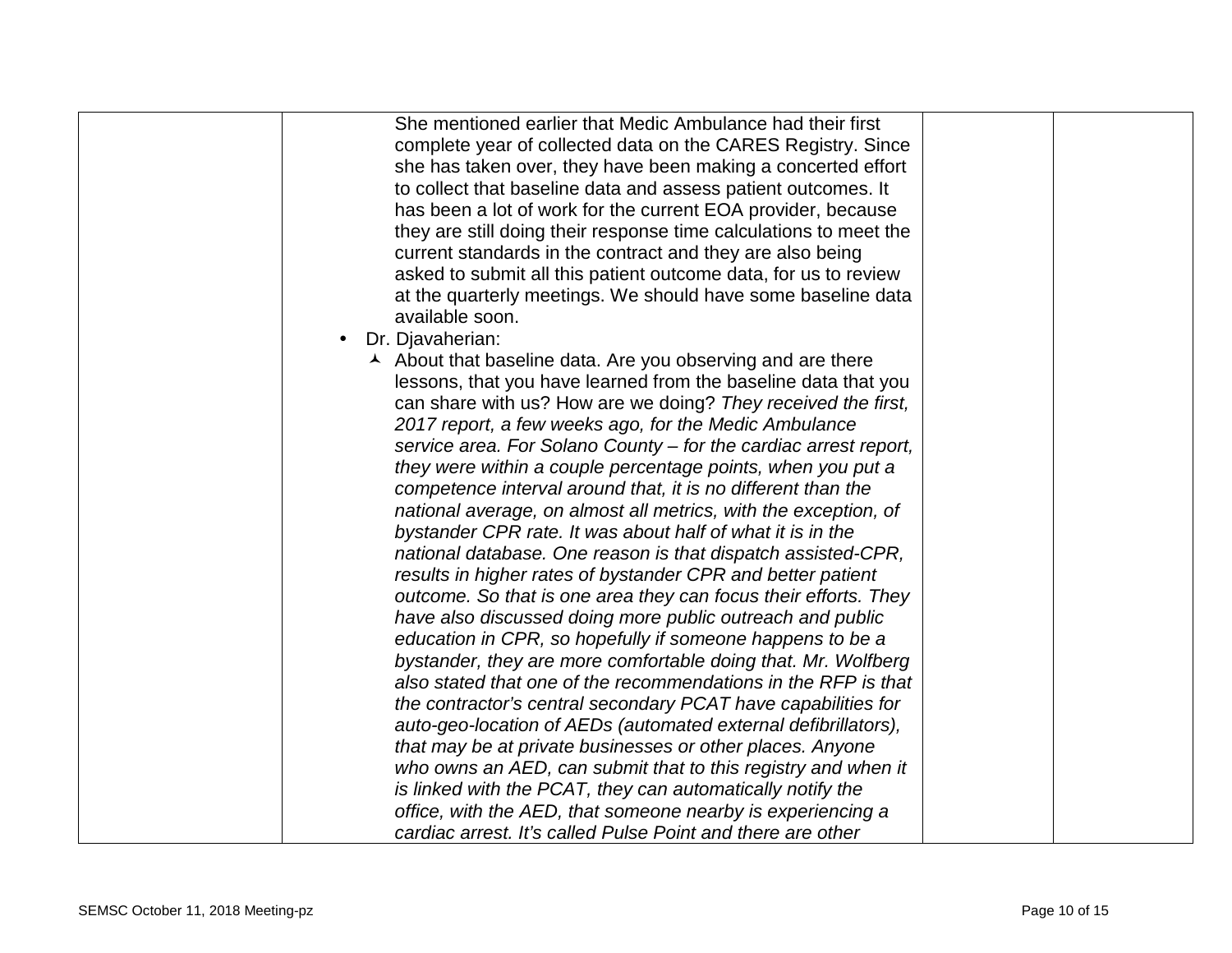| commercial applications that do the same. This is another                              |  |
|----------------------------------------------------------------------------------------|--|
| proposal they have, in their recommendations.                                          |  |
| Mr. Chadwick:                                                                          |  |
| A Asked Mr. Wolfberg to clarify the Zone C slide. You                                  |  |
| recommended to add Zone C to the EOA. Please clarify. Yes.                             |  |
| Currently Zone C and the city of Vacaville are serviced by the                         |  |
| City of Vacaville Fire Department. There are 201 rights that                           |  |
| that provider has in the City of Vacaville, but as to the other                        |  |
| surrounding area outside the city of Vacaville, historically                           |  |
| referred to and bordered as Zone C, in the County's approved                           |  |
| EMS Plan, if that zone was included, not the city, but that                            |  |
| surrounding zone, was included in the RFP, that would be                               |  |
| subject to the contract and it would give the contractor                               |  |
| performance standards and give the Board and the Agency                                |  |
| staff oversight, which it does not have, because there is no                           |  |
| current contract in place for accountability of those services                         |  |
| within that zone.                                                                      |  |
| $\overline{\phantom{a}}$ Asked to confirm would, that would be part of the bid process |  |
| for a new provider as well? Yes, as recommended. It is up to                           |  |
| the Board. And it would also be recommended that there be an                           |  |
| experienced component of 300,000, to the bidders. Is that                              |  |
| correct? Yes. Mr. Chadwick responded by stating that - It                              |  |
| would be essentially taking it away from Vacaville, because                            |  |
| they don't serve 300,000. Mr. Wolfberg stated that if they are                         |  |
| not, or any entity qualified to submit a bid, is one of the pre-                       |  |
| qualifications, they would be excluded from consideration.                             |  |
| Mr. Chadwick's comment: He was disappointed. The presentation                          |  |
| seemed like a repeat of the same as what was presented at the                          |  |
| July 12 meeting, where there was talk of stakeholders' meetings                        |  |
| and all the input, but he did not see that input implemented at all.                   |  |
| It seemed as the same as what was presented in July. Mr.                               |  |
| Wolfberg responded: He said, it is quite different, and the hope is,                   |  |
| once there is a chance to read the report, you will see there are                      |  |
| quite a few stakeholder areas of input that were incorporated, for                     |  |
| example, Re-Triage Transports, workforce provisions, centralized                       |  |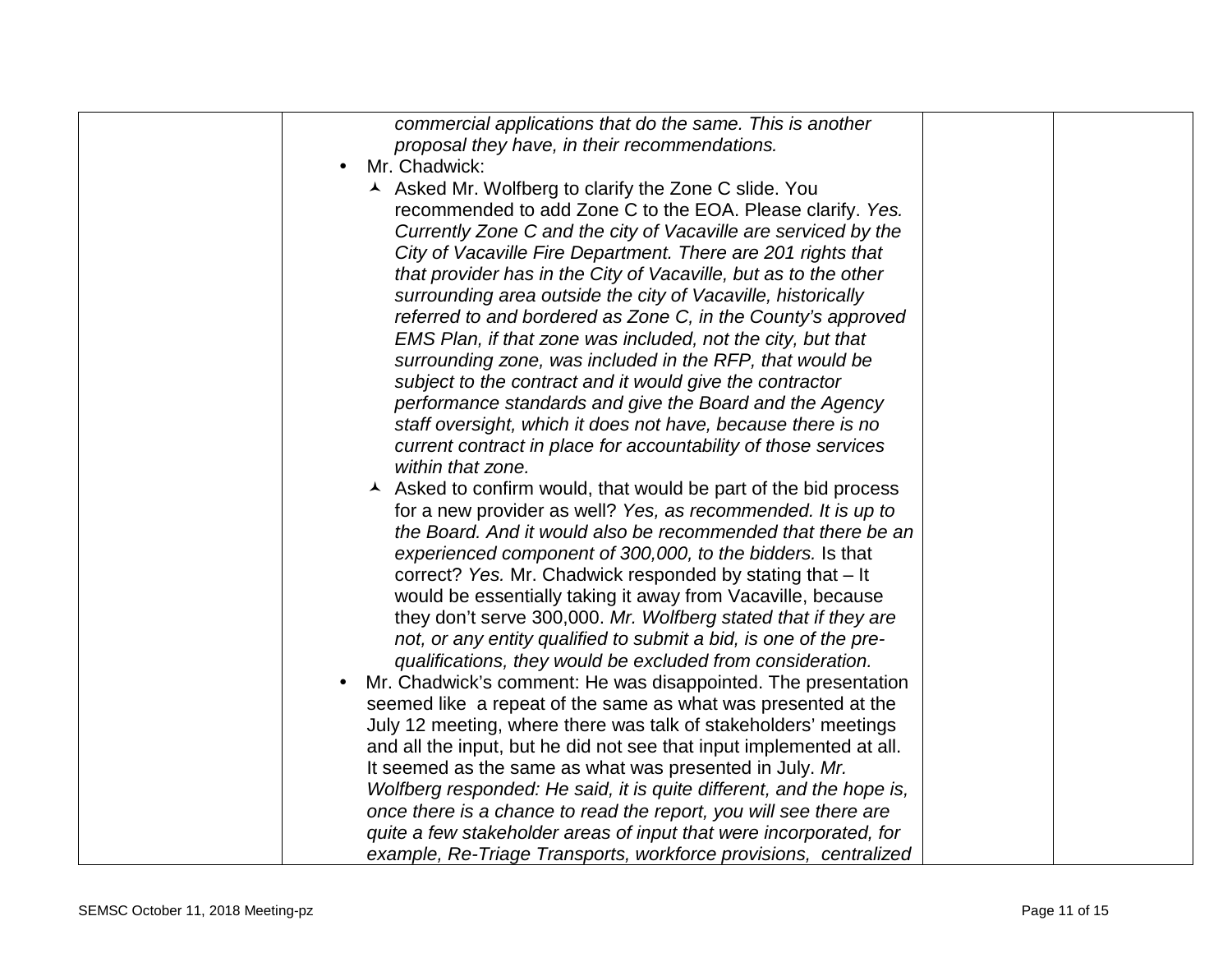|                        | EMD, priority-based response, tiered-response and virtually all                                                                                                                                                                                                                                                                                                                                                                                                                                                                                                                                                                                                                                                                                                                                                                                                                                                                                                                                                                                                                                                                                                                                                                                                                                                                                                                                                                                                                                                                                                                                                                                                                                                                                                                                                                                                                                                                                                                                                                                                                                                                                                                                                                                    |                                                                                                                      |                  |
|------------------------|----------------------------------------------------------------------------------------------------------------------------------------------------------------------------------------------------------------------------------------------------------------------------------------------------------------------------------------------------------------------------------------------------------------------------------------------------------------------------------------------------------------------------------------------------------------------------------------------------------------------------------------------------------------------------------------------------------------------------------------------------------------------------------------------------------------------------------------------------------------------------------------------------------------------------------------------------------------------------------------------------------------------------------------------------------------------------------------------------------------------------------------------------------------------------------------------------------------------------------------------------------------------------------------------------------------------------------------------------------------------------------------------------------------------------------------------------------------------------------------------------------------------------------------------------------------------------------------------------------------------------------------------------------------------------------------------------------------------------------------------------------------------------------------------------------------------------------------------------------------------------------------------------------------------------------------------------------------------------------------------------------------------------------------------------------------------------------------------------------------------------------------------------------------------------------------------------------------------------------------------------|----------------------------------------------------------------------------------------------------------------------|------------------|
|                        | has been recommended by stakeholders. This a policy                                                                                                                                                                                                                                                                                                                                                                                                                                                                                                                                                                                                                                                                                                                                                                                                                                                                                                                                                                                                                                                                                                                                                                                                                                                                                                                                                                                                                                                                                                                                                                                                                                                                                                                                                                                                                                                                                                                                                                                                                                                                                                                                                                                                |                                                                                                                      |                  |
|                        | recommendation, and the Board makes the choices, and some                                                                                                                                                                                                                                                                                                                                                                                                                                                                                                                                                                                                                                                                                                                                                                                                                                                                                                                                                                                                                                                                                                                                                                                                                                                                                                                                                                                                                                                                                                                                                                                                                                                                                                                                                                                                                                                                                                                                                                                                                                                                                                                                                                                          |                                                                                                                      |                  |
|                        | are irreconcilable wishes or desires. Mr. Chadwick was asked to                                                                                                                                                                                                                                                                                                                                                                                                                                                                                                                                                                                                                                                                                                                                                                                                                                                                                                                                                                                                                                                                                                                                                                                                                                                                                                                                                                                                                                                                                                                                                                                                                                                                                                                                                                                                                                                                                                                                                                                                                                                                                                                                                                                    |                                                                                                                      |                  |
|                        | read the report, to see the stakeholders' input.                                                                                                                                                                                                                                                                                                                                                                                                                                                                                                                                                                                                                                                                                                                                                                                                                                                                                                                                                                                                                                                                                                                                                                                                                                                                                                                                                                                                                                                                                                                                                                                                                                                                                                                                                                                                                                                                                                                                                                                                                                                                                                                                                                                                   |                                                                                                                      |                  |
| <b>Public Comments</b> | It was asked – Which entities are going to be disqualified from submitting<br>п<br>a proposal, based on the 300,000 and 5-year requirement? Ted<br>responded - Any entity that doesn't have experience serving a<br>population area of 300,000 or doesn't have 5 years' experience, would<br>not be able to bid. Is Vacaville Fire Department interested in bidding, but<br>now disqualified? Mr. Chadwick stated that one of the comments at a<br>stakeholders' group was, to allow it to be opened to lots of different<br>models or it would essentially eliminate all fire departments in Solano<br>County from bidding.<br>Todd Matthews, Local 1866, Representing Benicia, Vallejo, Fairfield,<br>American Canyon, Cordelia and Rio Vista - A couple questions. The<br>EMD Dispatch – What is the success rate they accurately dispatch the<br>appropriate level of service? Maybe they downgrade it to a BLS call, but<br>it is really an ALS need. What is that percentage or accuracy, because it<br>will negatively impact the fire service, and they will have to bump off the<br>paramedics? Mr. Selby responded: They didn't have that data, because<br>they have an all ALS response system in place, since Mr. Selby has<br>been on the Agency. What about other jurisdictions, for example, Santa<br>Clara, Alameda, and San Mateo? What is the accuracy of their dispatch,<br>that they are dispatching the proper ambulance to the scene? Mr. Selby<br>didn't have the answer and will need to find out and get that information.<br>How will overload or call impact be addressed? There are limited fire<br>engines in Benicia, and staff, in Benicia. What is the cost of a BLS and<br>an ALS ambulance, since it was stated that there is a cost savings<br>putting more BLS ones in service, instead of using an ALS for all calls?<br>Currently, if they have 15 ambulances in service and they all are ALS,<br>and they are asked for 10 BLS and 5 ALS, what is the cost savings and<br>the impact? For the Public Private Partnership (PPP), there is a fee to<br>each city, does that fee stay with this proposal or will they (Benicia) only<br>get funds, when there is a transport to a hospital? If a BLS shows up, | Find out what<br>the accuracy<br>of other<br>$counties -$<br>dispatching<br>the proper<br>ambulance to<br>the scene. | <b>Ted Selby</b> |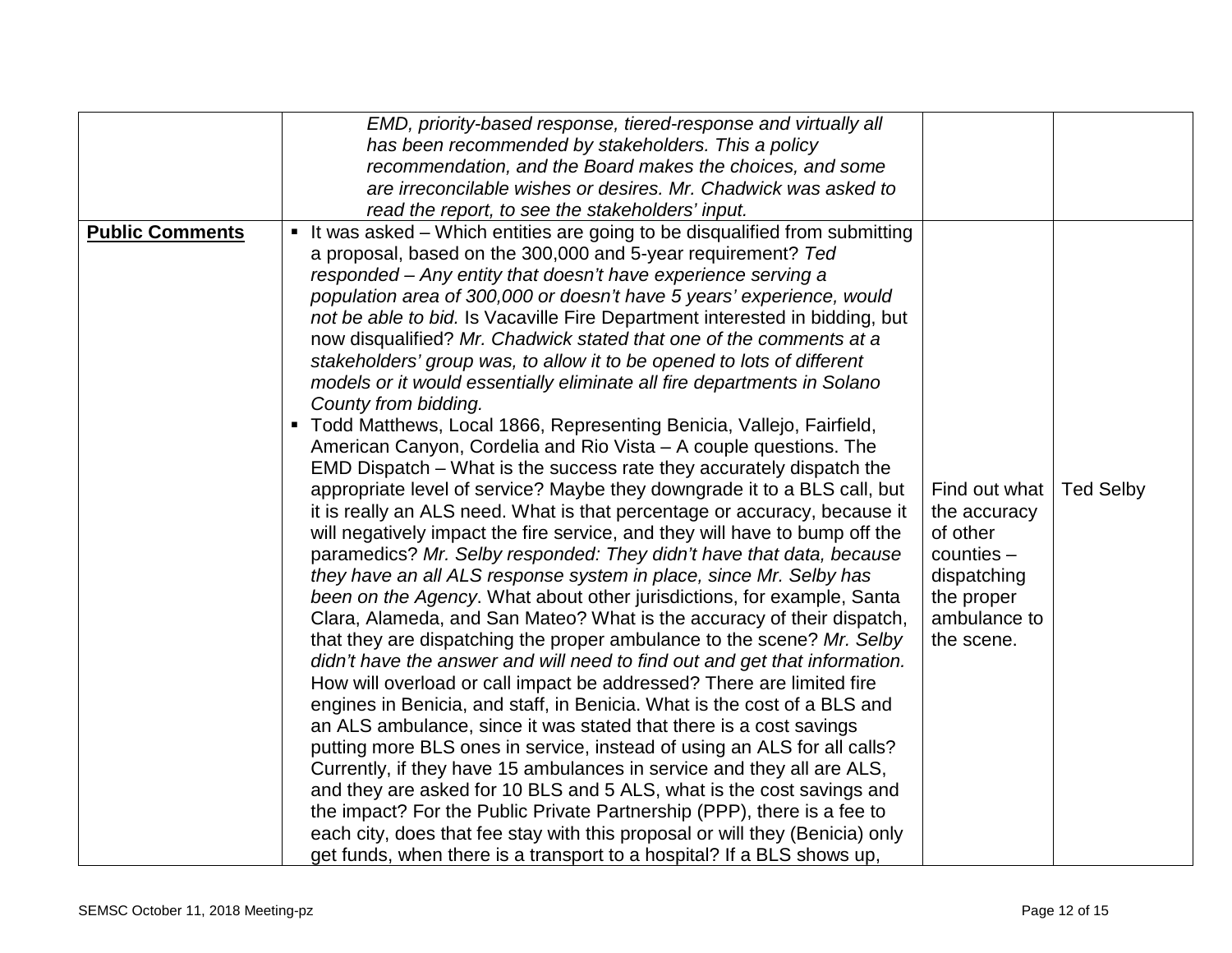| they cover the ALS, does the company still bill for ALS services? This       |  |
|------------------------------------------------------------------------------|--|
| could be like a double-dipping. Mr. Wolfberg responded: There is             |  |
| national data on accuracy of emergency medical dispatch protocols.           |  |
| There is a required QA process. In the RFP, it is recommended, that the      |  |
| contractors' dispatch center be ACE accredited, so they would have to        |  |
| track their compliance with the EMD protocols and assure those               |  |
| protocols result in an appropriate dispatch. In regards, to cost             |  |
| comparison of ALS vs. BLS, they don't have access to contractor cost         |  |
| data. There are national employment statistics, through the Department       |  |
| of Labor on salaries of the EMTs vs. the Paramedics. The PPP program         |  |
| would not be limited to payments only when the Paramedic responded           |  |
| with or transported with the ambulance. The ambulance would have to          |  |
| be an ALS ambulance if the call was a Charlie – Delta or Echo level call.    |  |
| They could not send a BLS to those calls. They would be required to          |  |
| have the unit hours savings formula continue as part of the PPP              |  |
| agreement and supplement that with the times when the ambulance has          |  |
| a transport. It may not be that the ambulance used the wrong dispatch        |  |
| level, it may be that they need another set of hands. It's not necessarily a |  |
| failure of dispatch, it may, be they want 2 ALS providers to take care of    |  |
| the patient during transport. For whatever reason, that would be a           |  |
| supplementary funding mechanism to the existing, that is based on the        |  |
| unit hours savings. Both funding mechanisms will be in their proposal.       |  |
| Mr. White had a couple questions:<br>$\blacksquare$                          |  |
| $\lambda$ On the franchise fee, there is a proposal of an increase of        |  |
| \$600,000.00. What is the benchmark for that, how that impacts the           |  |
| sustainability of the system and how the amount was derived for that         |  |
| recommendation? Mr. Wolfberg responded: The benchmark is currently           |  |
| \$500,000.00, and the additional \$100,000.00 is based on discussions        |  |
| with staff and their cost of oversight. They have no data other than they    |  |
| treated the staff, as a stakeholder and solicited their input, from the      |  |
| standpoint of making that recommendation. It goes hand in hand with          |  |
| reforming the penalties, making sure there is not an incentive to fund the   |  |
| local EMS Agency, by wanting to put penalties on the contractor, to meet     |  |
| the operating costs, as the local EMS Agency. Because the fee has not        |  |
| changed, it is a cost of living adjustment for the next contract cycle.      |  |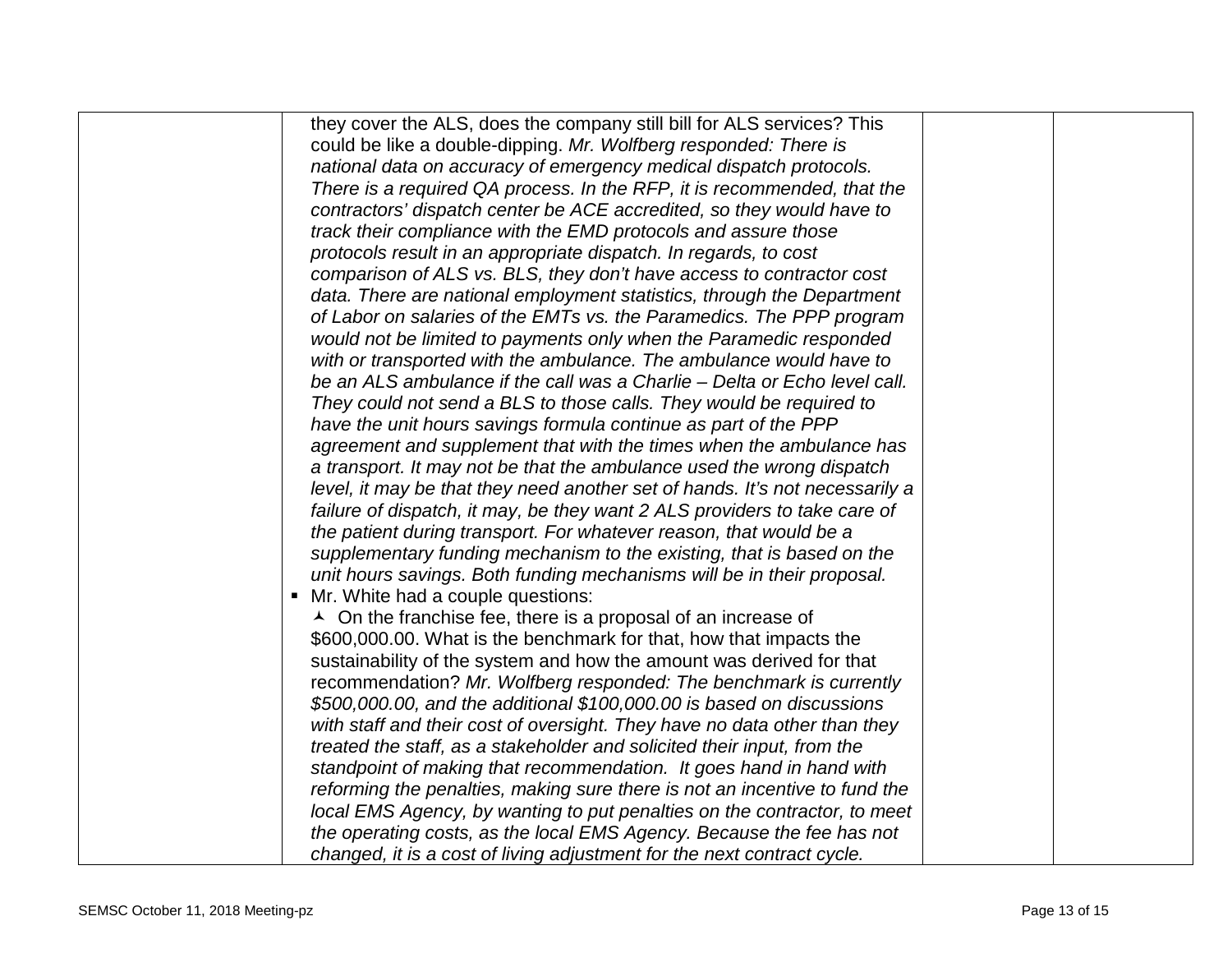|                                         | $\overline{\phantom{a}}$ How many penalties have we assessed over the term of the contract<br>and what is the monetary value of those penalties? Ted responded:<br>He was unable to give the facts, because he hasn't looked for the<br>data for the past 10 years. To the best of his knowledge, since he has<br>been with the EMS Agency, their responses have been above 90%<br>for the duration of the contract and he didn't believe they have<br>assessed any penalties. If they have, it was probably more than 5<br>years ago and under \$1000.00 for maybe, a rural response time<br>infraction.                                                                                                                                                                                                                                                                                                                                                                                                                                                                                                                                                                                                                                                                                                                                                                                                                                                                                                                                                                                                                                                                                                                        |                                                                                                                                                                                                                                                                |                  |
|-----------------------------------------|----------------------------------------------------------------------------------------------------------------------------------------------------------------------------------------------------------------------------------------------------------------------------------------------------------------------------------------------------------------------------------------------------------------------------------------------------------------------------------------------------------------------------------------------------------------------------------------------------------------------------------------------------------------------------------------------------------------------------------------------------------------------------------------------------------------------------------------------------------------------------------------------------------------------------------------------------------------------------------------------------------------------------------------------------------------------------------------------------------------------------------------------------------------------------------------------------------------------------------------------------------------------------------------------------------------------------------------------------------------------------------------------------------------------------------------------------------------------------------------------------------------------------------------------------------------------------------------------------------------------------------------------------------------------------------------------------------------------------------|----------------------------------------------------------------------------------------------------------------------------------------------------------------------------------------------------------------------------------------------------------------|------------------|
| <b>Board Member</b><br><b>Comments:</b> | Ms. Corsello asked that the PowerPoint presentation goes out to all the<br>Board Members, electronically, so they have a copy of it, and that it gets<br>posted on the website. She wanted to make sure the Blueprint Report<br>gets posted, so it is electronically available. With the current agenda, the<br>next meeting isn't until January and there was talk at the last meeting<br>that there may be a need for an additional meeting. With the 13<br>recommendations that the Board needs to review, there is a need to<br>meet before January, based on the availability of the consultant, the<br>facilities. She asked the Board to weigh in on, the kind of process to use,<br>to make decisions, with regards to the recommendations. She wants to<br>allow for public comment and she suspected there will be a lot of<br>comments on this one, and she wants those collected and distilled, so<br>the Board knows what those comments, if they need to make decisions<br>moving forward with the RFP.<br>▲ Mr. Selby stated he will make electronic copies of the PowerPoint<br>available to the Board Members and post it on the County Website,<br>along with the Blueprint. He will work with the Consultant, to set up a<br>mechanism to collect comments electronically. In regards, to the<br>date, the Consultant is available between December 10 <sup>th</sup> and 21 <sup>st</sup> , for<br>an in-person special meeting.<br>▲ Ms. Corsello stated the Board will need to meet for at least a half a<br>day in December. After discussion, the next Special SEMSC meeting<br>was decided to be held on December 13, 2018, to start at 9:30am.<br>The regular meeting on January 10, 2019 will be kept. | Make<br>electronic<br>copies of the<br><b>PowerPoint</b><br>available to<br>the Board<br><b>Members</b><br>and post it on<br>the County<br>Website,<br>along with<br>the Blueprint.<br>Will set up a<br>mechanism<br>to collect<br>comments<br>electronically. | <b>Ted Selby</b> |